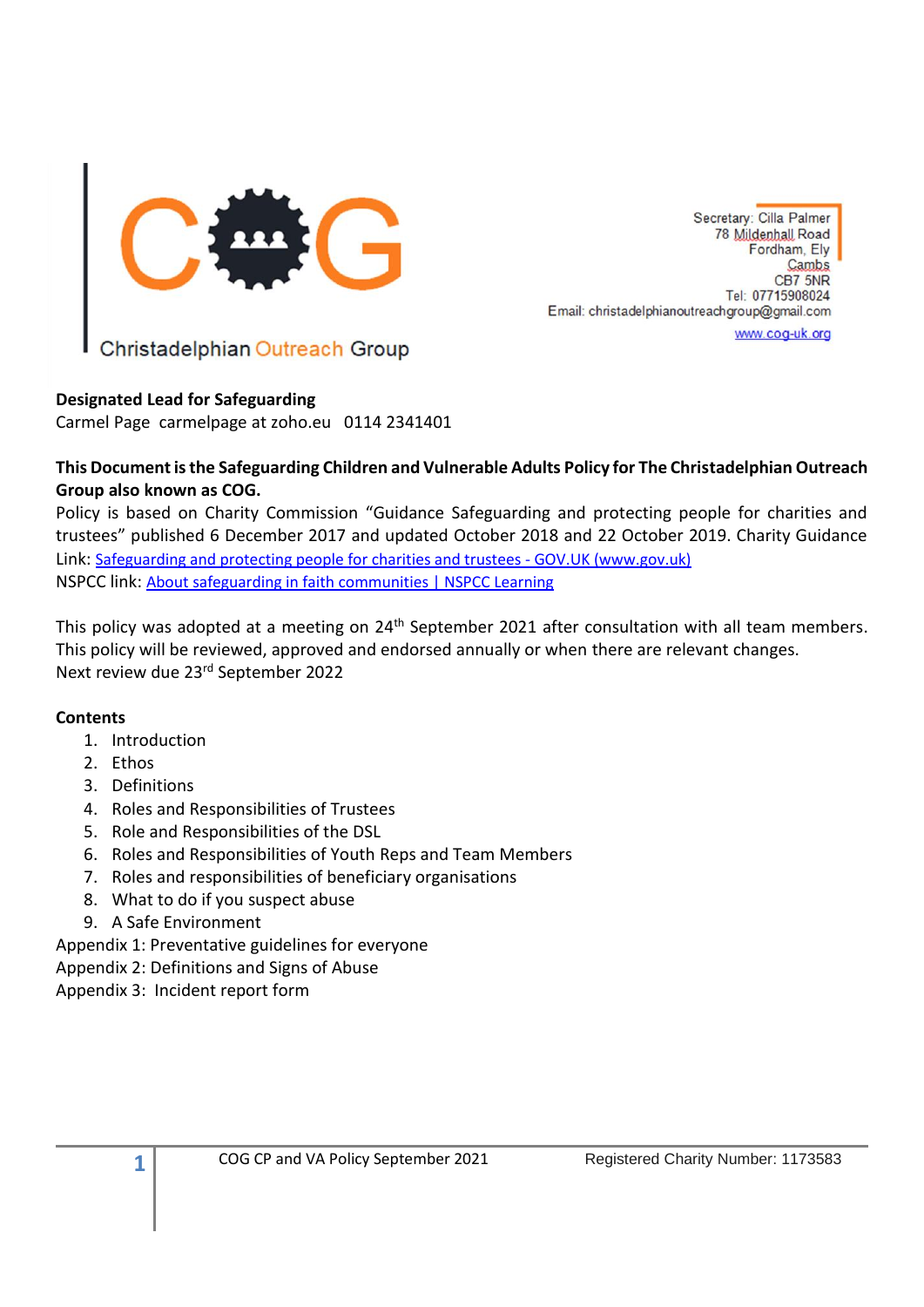

#### **1. Introduction**

COG puts a high value on work with children, young people and vulnerable adults, and is committed to their care, guidance and protection. The welfare of child and vulnerable adults is paramount at all times.

We recognise the need to provide a safe and caring environment for everyone. We acknowledge that children and adults can be victims of physical, sexual, emotional or financial abuse and neglect. We concur with the UNICEF Convention on the Rights of the Child in its statement that children should be able to develop their full potential, free from hunger and want, neglect and abuse. Everyone has the right to be protected from all forms of physical or mental violence, injury or abuse, negligent treatment or exploitation.

This policy applies to all members and volunteers

#### **2. Ethos**

• Everyone's safety and well-being is of highest priority to COG and is everyone's responsibility. All members of COG aim to provide a secure and caring environment, so that everyone can be kept safe and treated with respect. We expect those who receive funding from us to work to the same high standard.

• No group of people will be treated any less favourably than others and all have the right to protection from abuse regardless of gender, ethnicity, disability, sexuality, age or beliefs.

• Abuse is always wrong and it is never the victim's fault. Everyone has a right to feel safe; to be understood and to say 'No' to doing something that they feel is wrong.

• All concerns and allegations of abuse will be taken seriously by members and volunteers and responded to appropriately.

• This Policy is available on COG's website [Christadelphian Outreach Group \(cog-uk.org\)](https://www.cog-uk.org/) www.cog-uk.org

#### **3. Definitions**

**2**

The terms 'children' and 'young people' will be taken to be synonymous, and to include anyone under the age of 18. This can also be up to age 25 for young people with special educational needs and disabilities

Vulnerable adults are anyone aged 18 or over who has need of care and support and/or is experiencing, or is at risk of, abuse or neglect or who cannot care for themselves. They may be dependent on others, isolated, unwell, confused, learning disabled, frail or have an addiction. Any adult can, at times, be vulnerable.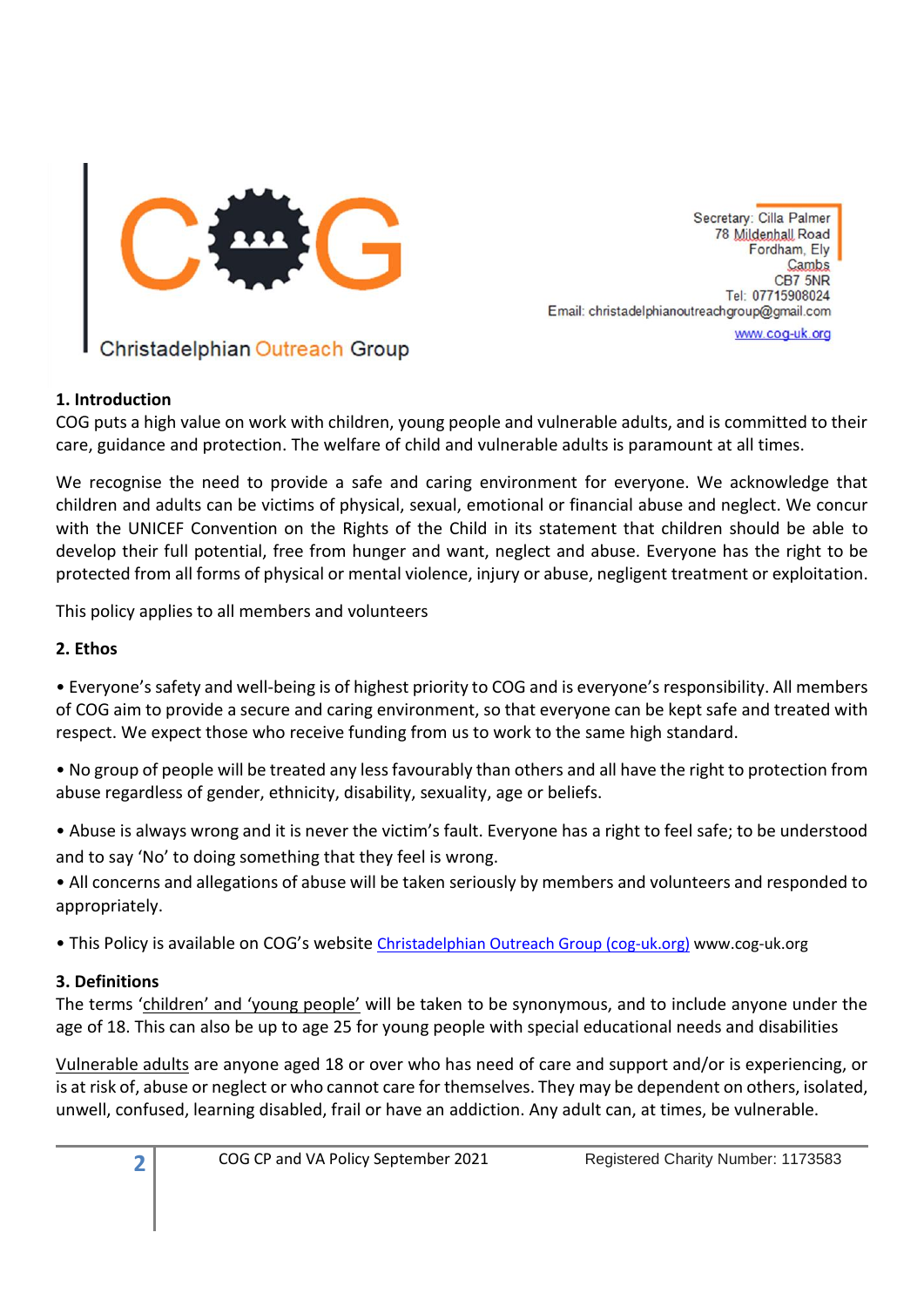

Christadelphian Outreach Group

Abuse is any action that harms or injures another person. It may be physical, emotional, financial, sexual or neglectful. It often involves criminal acts. Abuse can be a single act or it may continue over time and may take many different forms. It can be unintentional or deliberate but in all cases, it will result in harm to the victim that affects their wellbeing or security. Individuals may suffer more than one kind of abuse.

Youth leaders are those in a position of leadership and trust with children and young people.

Parents/guardians are anyone in a position of parental responsibility

COG Team members are people appointed by COG to carry out duties. N.B. This does not automatically include anyone who receives a grant from us.

Youth Rep is a person appointed specifically to work with Youth group leaders to promote Outreach work amongst young people

Designated Safeguarding Lead (DSL) is the person with designated child and adult protection and safeguarding duties.

Local Authority Designated Officer (LADO) (know just as the DO in some LA's) is person to whom allegations against people working with children should be reported.

An allegation is information or a concern which suggests that someone has behaved in a way that has harmed, or may have harmed a child. This could be a criminal offence against or related to a child. It could be historic.

The use of the word 'should' does not indicate that the action is optional; it means that everyone will do their utmost to carry it out.

#### **4. Roles and Responsibilities of Trustees**

The trustees are responsible for ensuring that they comply with their duties under legislation and have regard to the Government guidance. They must:

- Promote the well-being of children and vulnerable adults.
- Ensure that any deficiencies or weaknesses brought to their attention are remedied without delay.
- Have procedures for dealing with allegations
- Appoint a Designated Safeguarding Lead, (DSL)
	- COG CP and VA Policy September 2021 Registered Charity Number: 1173583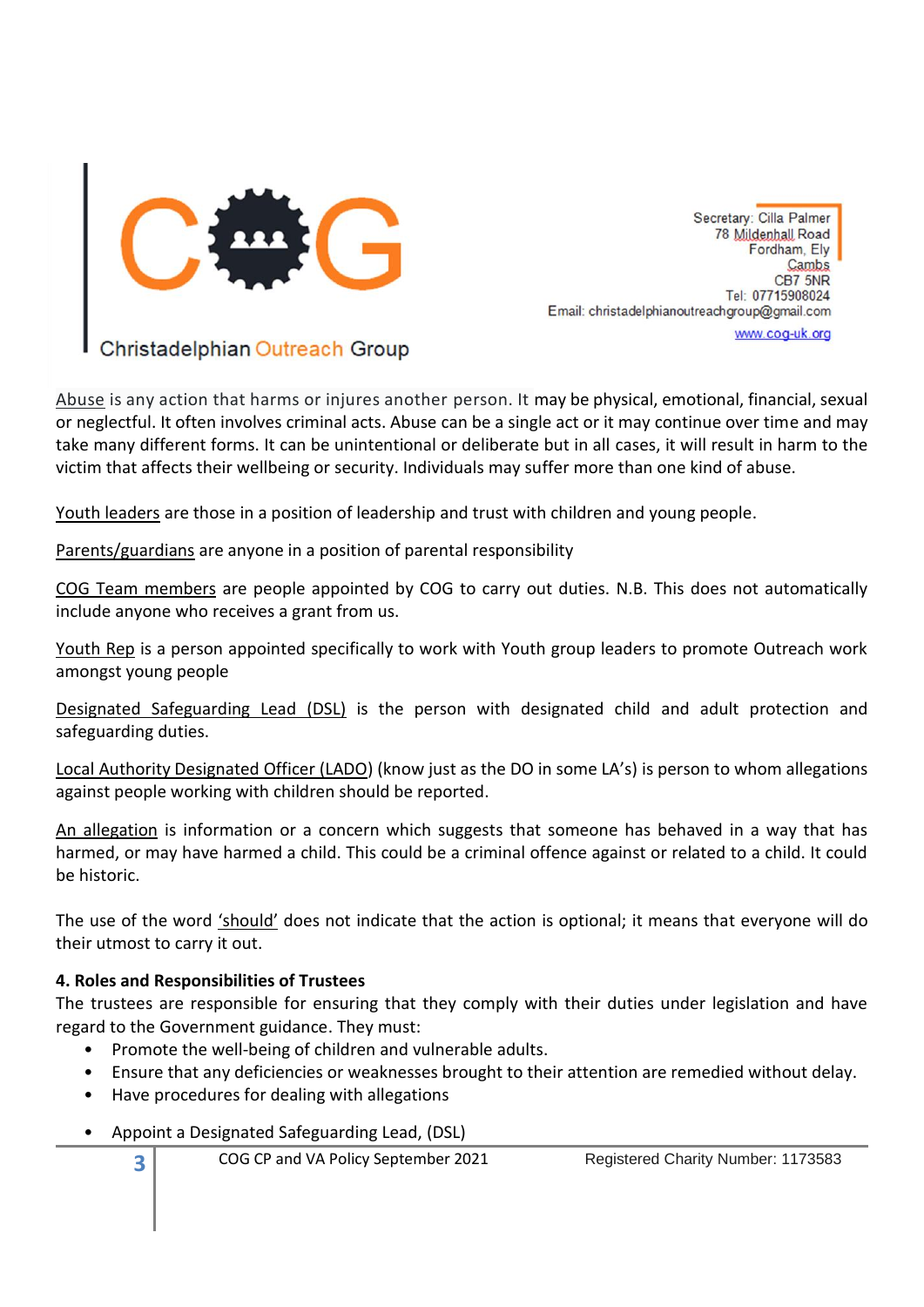

Christadelphian Outreach Group

- Appoint a lead trustee for safeguarding who will support the DSL, receive regular safeguarding reports from the DSL and report any serious incidents to the Charity Commission.
- Arrange Disclosure and Barring Service (DBS) checks for new trustees, youth reps and others as required. Securely store information about DBS checks. *[https://knowhow.ncvo.org.uk/safeguarding/steps-to-a-safer-organisation/choosing-staff](https://knowhow.ncvo.org.uk/safeguarding/steps-to-a-safer-organisation/choosing-staff-volunteers-and-trustees)[volunteers-and-trustees\)](https://knowhow.ncvo.org.uk/safeguarding/steps-to-a-safer-organisation/choosing-staff-volunteers-and-trustees) Lois has suggested this link for clarification*
- Arrange for the Designated Lead to undertake annual safeguarding training for everyone else to undertake it at a maximum of three yearly intervals, and to record this.
- Provide emotional support to anyone who is distressed by dealing with a concern about abuse or refer them to other sources of support.
- Reviews the work of all Reps at least annually and ensures that their work is supported.
- Review incidents and implement plans for preventing recurrences.
- Maintain public liability insurance cover and legal expenses insurance.
- Comply with the requirements of the Equality Act 2010 the Data Protection Act 2018 concerning privacy of information and all other relevant legislation.
- Make this policy available on the website and share it with all recipients of its funds.
- Review this policy annually and update if required.
- Check that any organisation we grant funding to has their own safeguarding policy in place or signs up to ours.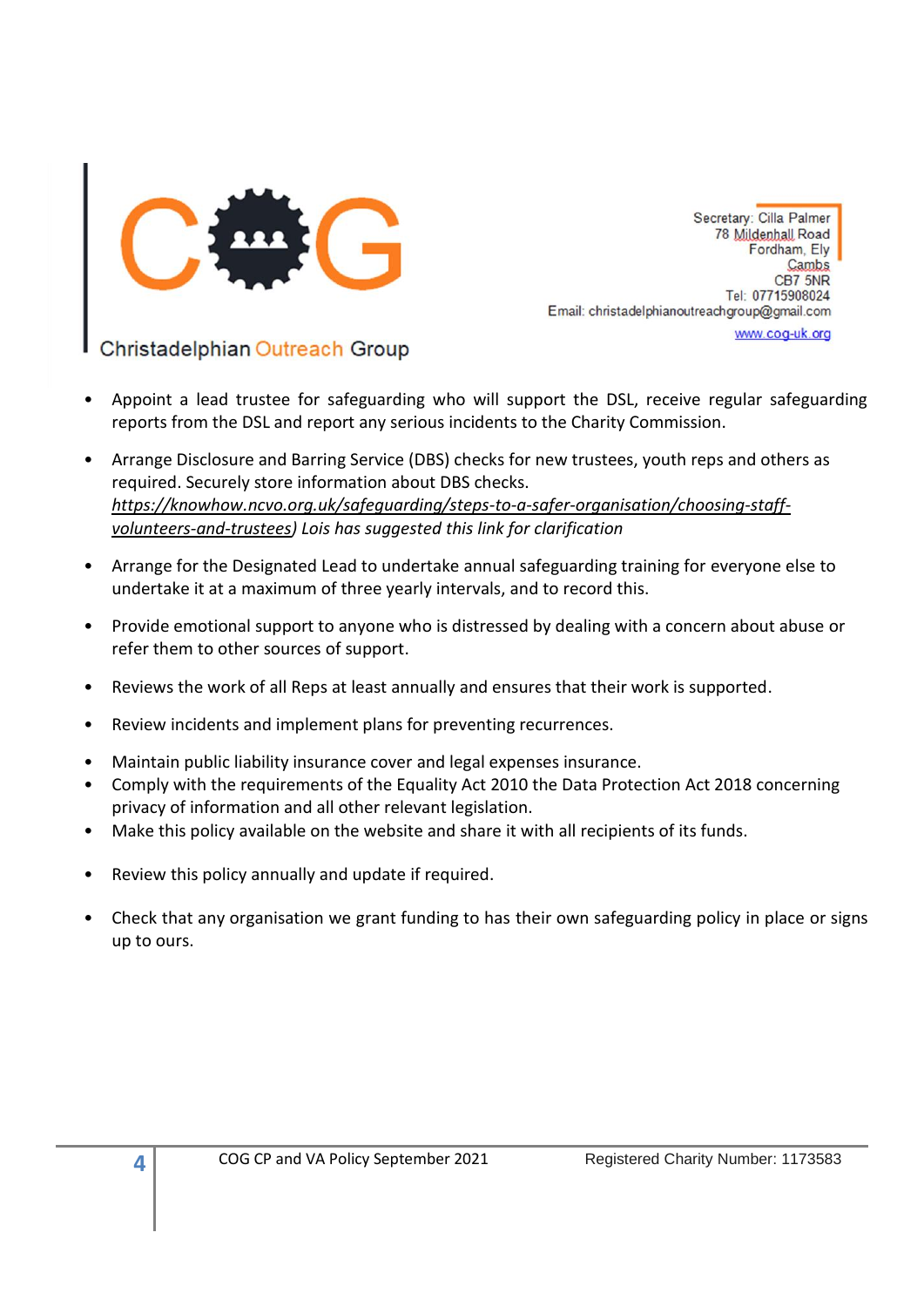

Christadelphian Outreach Group

#### **5. Role and Responsibilities of the DSL**

- To keep up to date with training and at least every year.
- To be aware of where to find telephone numbers for Child Protection and adult safeguarding authorities in any area of the country, should there be an incident.
- Receiving child protection and adult safeguarding concerns raised by a child or adult and acting as a source of support, advice and expertise.
- To decide whether to make a referral or seek advice by liaising with relevant agencies when appropriate. Borderline cases should be presumed to be serious. Monitor situations where concerns have been raised.
- Ensuring confidentiality and only sharing information on a "need to know" basis. N.B. It may be only the lead trustee for safeguarding who is informed.
- Maintaining detailed, accurate, secure, written records of referrals, concerns, action taken, outcomes and decisions. Records must be signed, dated and stored confidentially and securely.
- Handle allegations about any COG team member. To contact the relevant Local Authority Designated Officer Team (LADO) immediately and follow their instructions.

# **6. Roles and Responsibilities of Youth Rep and other Team Members**

The Youth Rep and other team members have a duty to safeguard children and vulnerable adults. They may be the only adults in whom someone feels safe to confide.

Any concerns about children or adults should be recorded and reported to the DSL as soon as possible. Where there is a risk of immediate harm or need of medical attention emergency services should be called as a first response.

However, team members should not attempt to carry out an investigation; nor should any attempt be made to discuss concerns with parents or others. N.B. It may sometimes be appropriate to ask how injuries have happened.

Youth rep must be particularly vigilant when communicating online. (See below)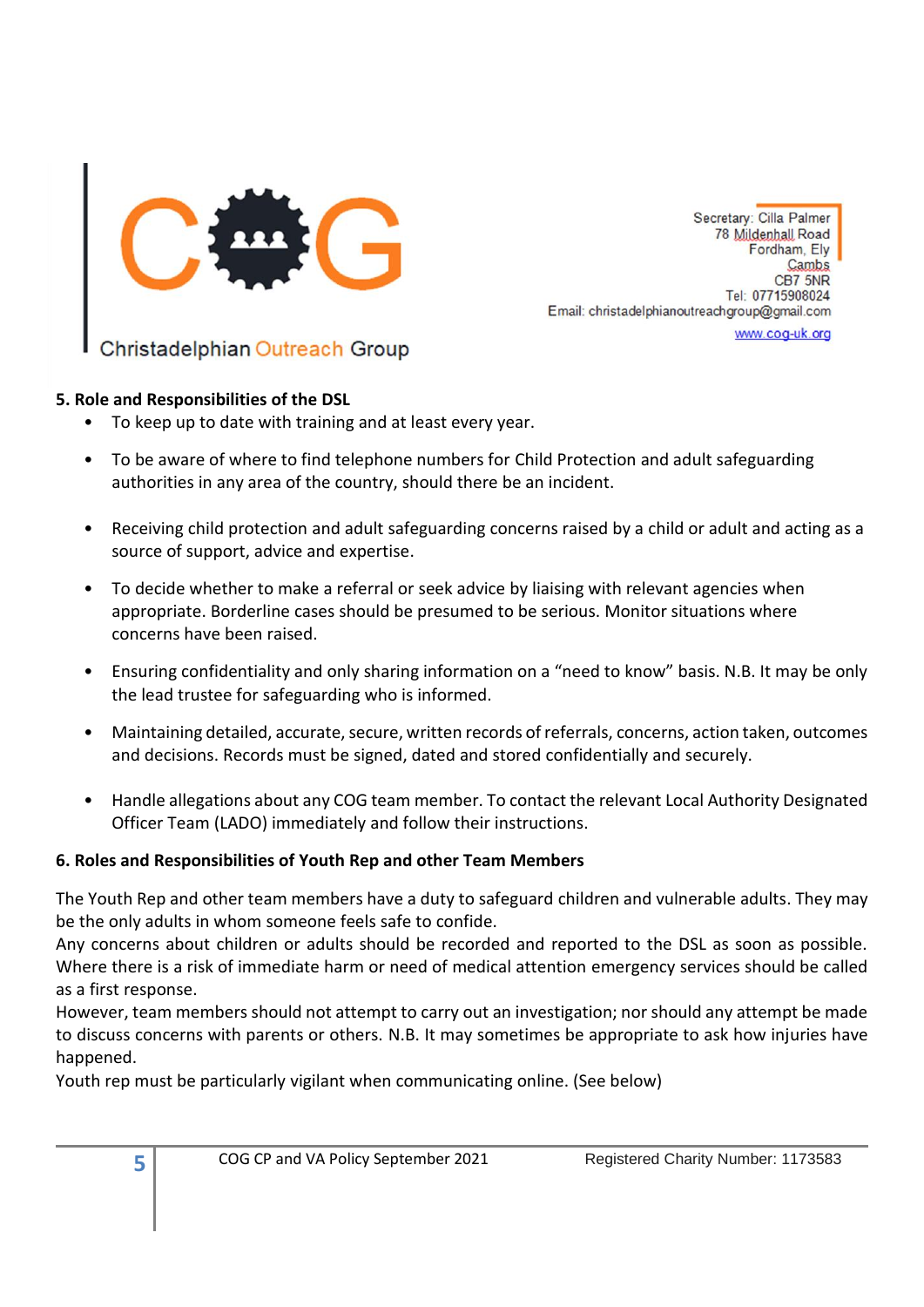

Christadelphian Outreach Group

# **7. Roles and Responsibilities of Beneficiary Organisations.**

- Have safeguarding policies appropriate to the activities taking place, which meet the standards required by government regulations.
- Make an annual statement to COG that they have complied with COG's overall policy.
- Report to COG any allegations of abuse, connected to the work undertaken with COG funds, stating the source, allegation and the actions that have or will be taken to investigate the claim and resolve the situation in a robust and fair way.
- Pass to the appropriate social and/or government services any proven reports of unacceptable behaviour resulting in disciplinary action. N.B. Unless this is the responsibility of the organisation we are funding.
- COG reserves the right to visit projects which receive COG funding and audit compliance with country, institutional and COG policies.

# **8. What to do if you become aware of or suspect abuse**

Be open to hearing concerns from children or about children, be reassuring, calm and kind. Accurately record and report concerns using the child's own words where possible. Limit comment to facts; do not include opinions. Do not promise to keep secrets. Do not investigate or take photographs. Do not ask leading questions. Date and sign all reports and print your name.

Be open to hearing concerns about vulnerable adults; be reassuring, calm and kind. Accurately record and report concerns but not promise to keep it secret, do not investigate, do not ask leading questions but do consult with the adult about what they would like to happen next but do not make promises which you may not be able to keep to. As far as possible, explain your proposed course of action. Date and sign all reports.

Concerns might include changes in mood, attitude, behaviour, relationships with peers, appearance, changes in family situations or parental comments but this list is not exhaustive.

Report to the DSL as soon as possible and within 24 hours.

Monitor the situation if requested to do so by the DSL.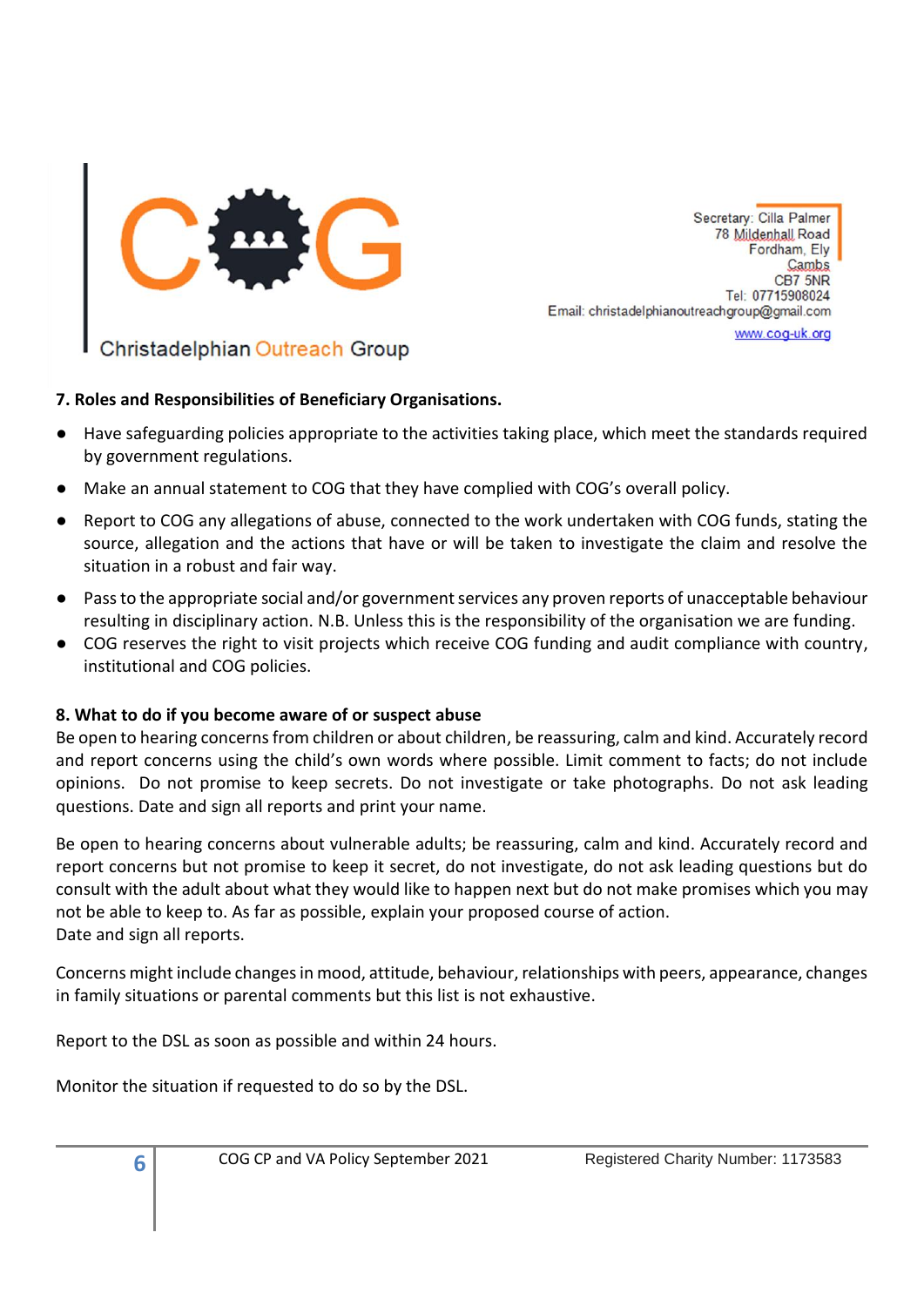

Make a referral to social services themselves if they feel concerned with the DSL's response or the DSL is not available.

Understand that they cannot promise confidentiality to a possible victim of abuse or to anyone making a disclosure about abuse. But will maintain confidentiality by only reporting to those who need to know i.e., there will be no gossip about the situation.

Do not presume that there will be any more communication once they have passed the information on.

#### **8. A Safe Environment**

### **Expectations**

Everyone should have their attention drawn to the expectation that they will be cared for and be safe while engaging in activities organized for them.

This could be through a poster, online post, verbal statement and/or a written statement. For e.g., when you are with COG you can expect to be safe, for leaders to be good examples, not to be upset or harmed If you are worried about how a leader is behaving tell an adult whom you trust.

#### **Safe Recruitment**

**7**

COG has commitment to safe recruitment, selection and vetting. All job descriptions about roles with COG will include information about our commitment to safeguarding.

It is in the nature of COG's work that we may already know people who apply to join our team. The decision to appoint a new volunteer should always be made by the team not by an individual. Whether or not a new member is not known to COG, an interview and references may be required.

Trustees and Youth Leaders will also have Disclosure and Barring Service (DBS) checks or Disclosure Scotland Checks (DSC) appropriate for their roles. [DBS eligibility guidance -](https://www.gov.uk/government/collections/dbs-eligibility-guidance) GOV.UK (www.gov.uk)

COG will not knowingly allow someone who is barred from regulated activities with children to act as a trustee or Youth Rep. COG will not knowingly allow anyone barred from working with vulnerable adults become a trustee.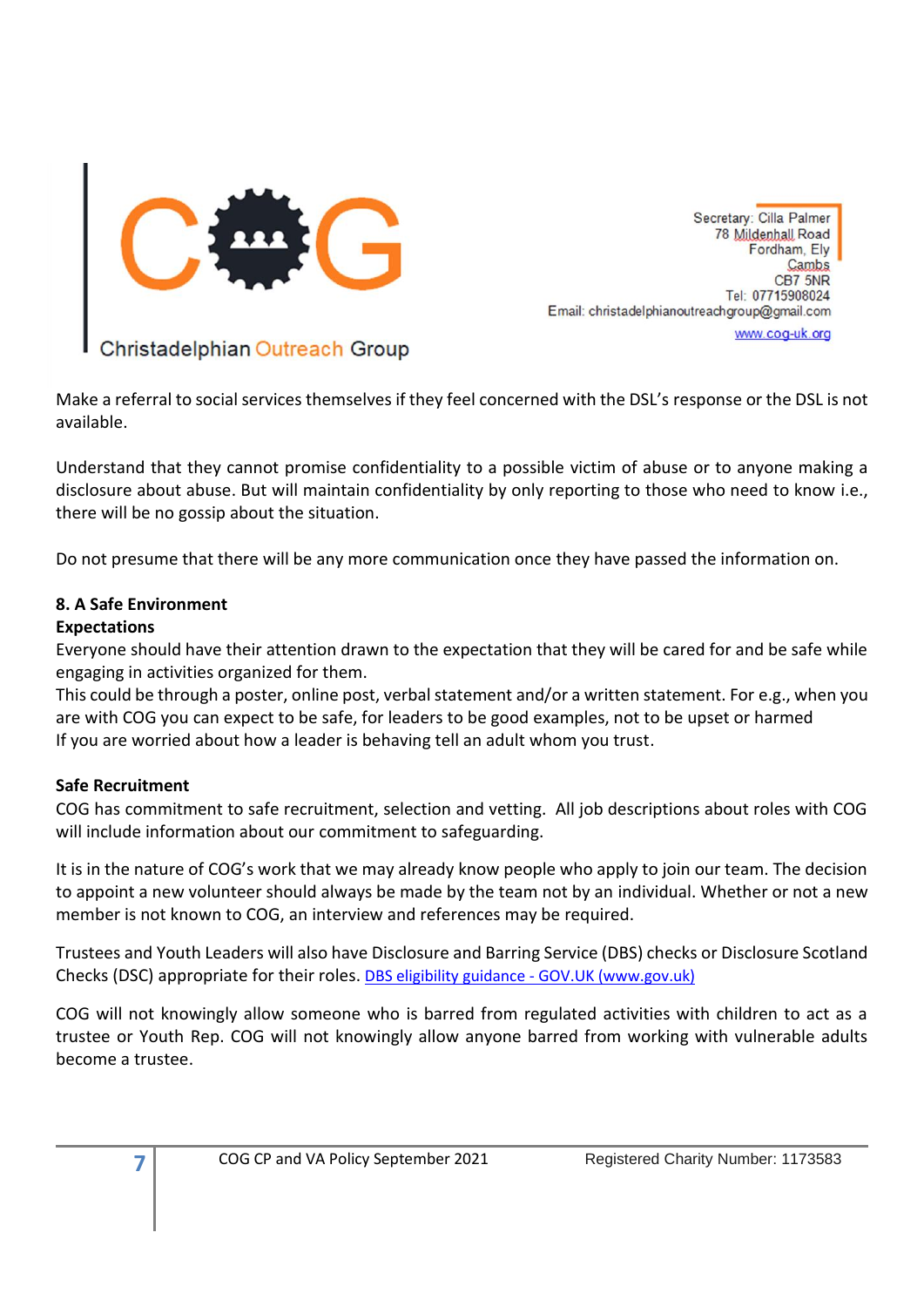

www.coq-uk.org

# Christadelphian Outreach Group

#### **Training**

All new Youth Reps and trustees will receive basic safeguarding training from the Designated Safeguarding Lead.

Trustees and Youth Reps are required to attend refresher training at least every three years. It should include guidance on working online. The Designated Safeguarding Lead is required to attend refresher training every year.

#### **Working online**

The online world provides everyone with many opportunities; however, it can also present risks and challenges.

The role of the Youth Rep is to work with Youth leaders, **not** young people. If we become aware of young people contacting us directly we will address this issue.

We will provide clear and specific guidance on how to behave online in order to keep everyone safe, prevent grooming and shows respect for others.

If there are online interactions with children or young people a record should be kept stating the date, child's name and brief note as to the theme of the conversation.

#### **Appendix 1:**

#### **Preventative Guidance for Everyone**

**DO** treat everyone with respect and dignity.

**DO** provide an example you would wish others to follow.

**DO** be alert to the issue of bullying and deal with it promptly and sympathetically.

**DO** remember that caution is required in sensitive moments, such as when dealing with bereavement, bullying, abuse, etc.

**DO** remember that another person can misinterpret your actions, no matter how well intentioned.

**DO NOT** use physical discipline at any time.

**DO NOT** engage in any inappropriate physical contact.

**DO NOT** let anyone involve you in excessive attention seeking, crushes or inappropriate language or behaviour.

**DO NOT** show favouritism.

**8**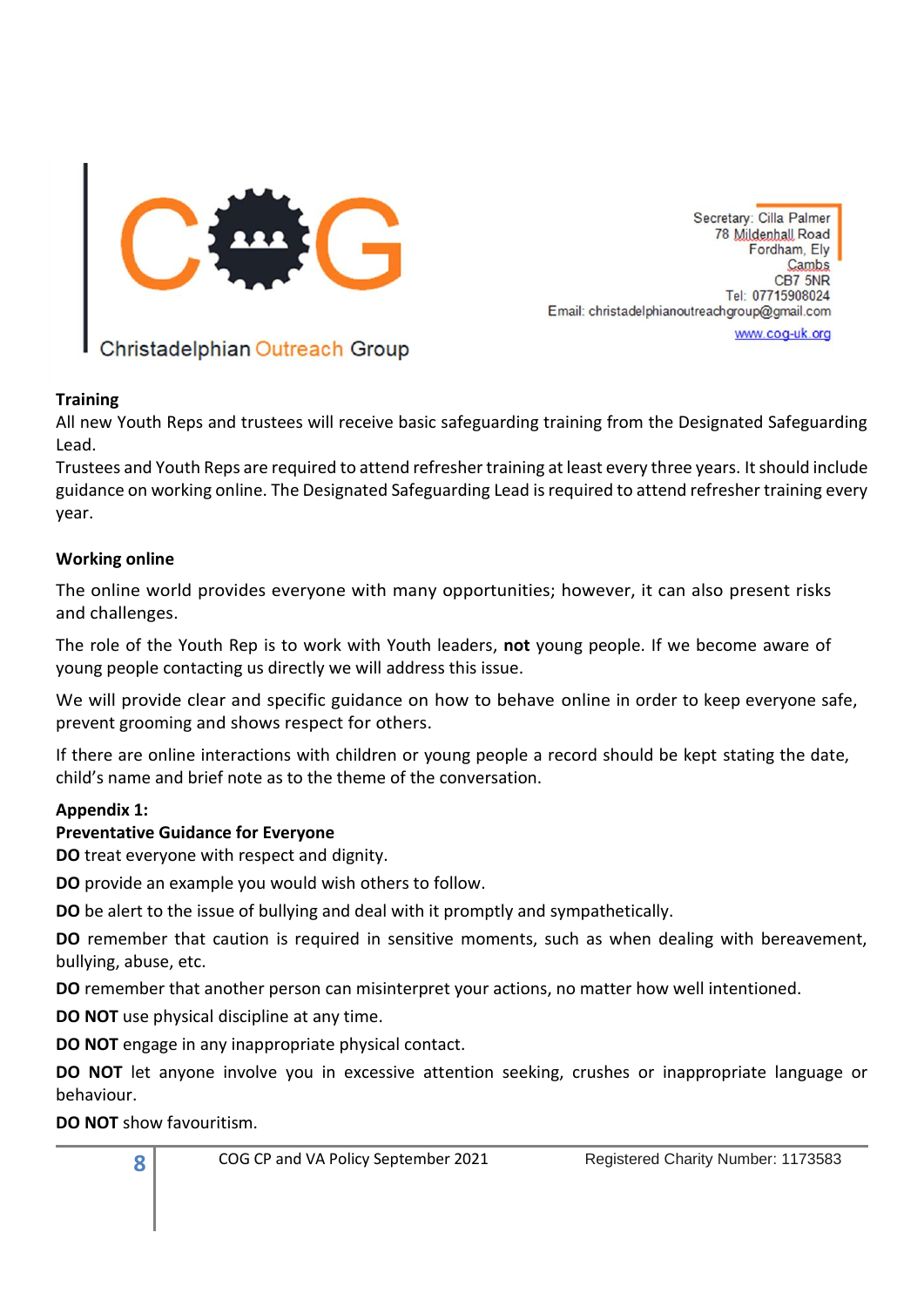

Christadelphian Outreach Group

**AVOID** meeting clients alone if you can*.* If this is not possible be clear about when and why you are meeting. Tell someone where you are going and contact them when the appointment is over so that they know you are safe.

**AVOID** discussing financial matters without a third-party present such as a member of the family or their bank.

# **Appendix 2**

# **Signs of Abuse**

# **General**

Children who talk about being left home alone, with inappropriate carers or with strangers

Children who are reluctant to go home; Parents who collect their children when drunk, or under the influence of drugs

Children who are concerned for younger siblings without explaining why

Children who shy away from being touched or flinch at sudden movements

#### **Sexual Abuse**

**(0-5 years)**  Children may: Become insecure or cling to a parent/guardian in a fearful way Show extreme fear of a person Seem bothered or worried but won't give a reason.

# **(5-18 years)**

Children may:

Appear to have secrets they cannot talk about, or ask you if you will keep a secret if they tell you something Say that a friend has a problem

Act in an inappropriate or sexual way towards other children or adults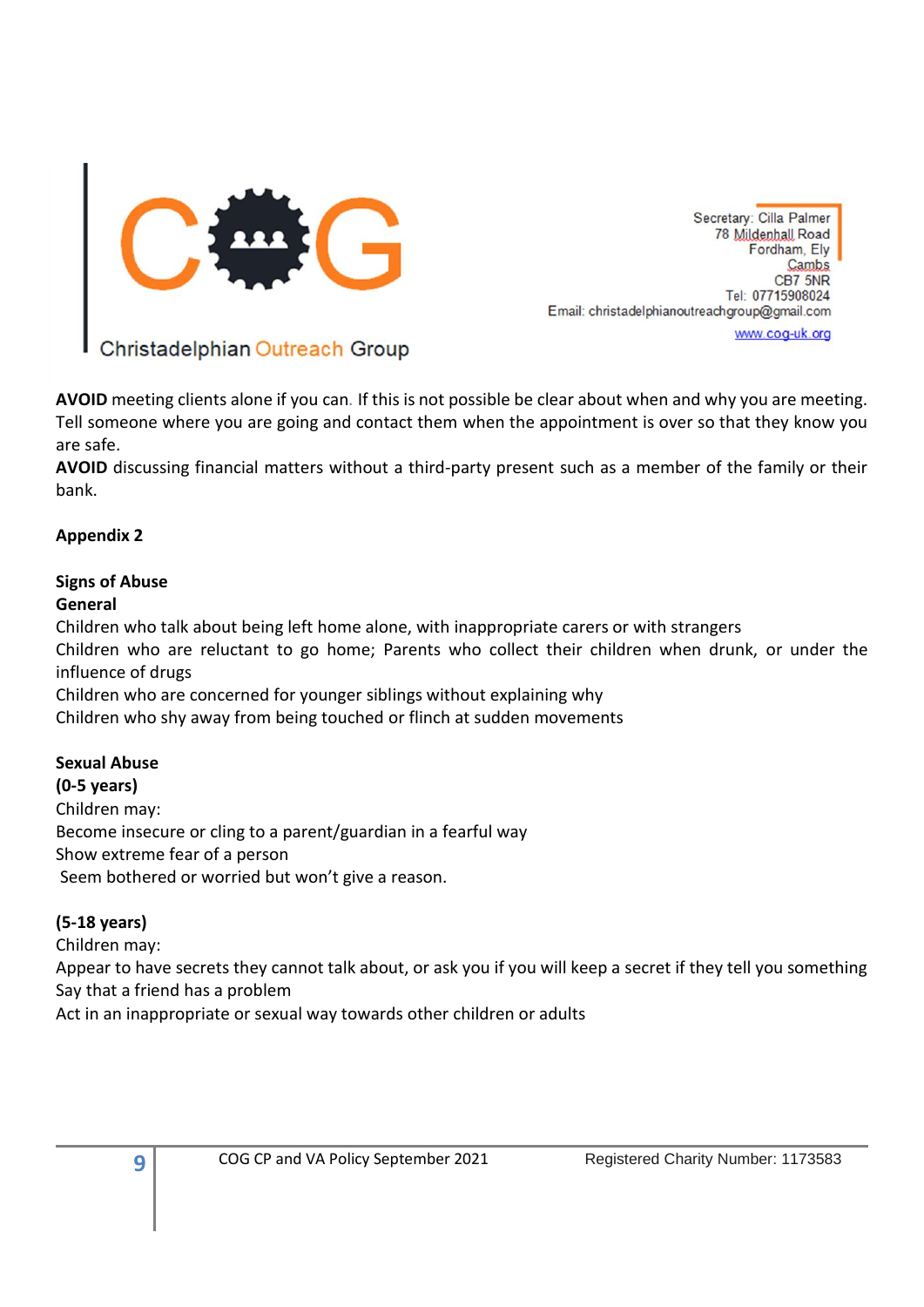

# Christadelphian Outreach Group

#### **Physical Abuse**

Unexplained injuries or burns Multiple bruises in clusters or of uniform shape Bruises that carry an imprint, such as a hand or a belt Pinch, grab, grip or bite marks Improbable excuses given for unexplained injuries Fear of parents being contacted

#### **Neglect**

Poor appearance or hygiene Hunger Untreated health issues Responsibility for siblings

#### **Emotional Abuse**

Air of detachment social isolation depression withdrawn lack of trust of others Fear of parents being contacted N.B. This is not an exhaustive list.

Secretary: Cilla Palmer 78 Mildenhall Road Fordham, Ely Cambs CB7 5NR Tel: 07715908024 Email: christadelphianoutreachgroup@gmail.com

www.cog-uk.org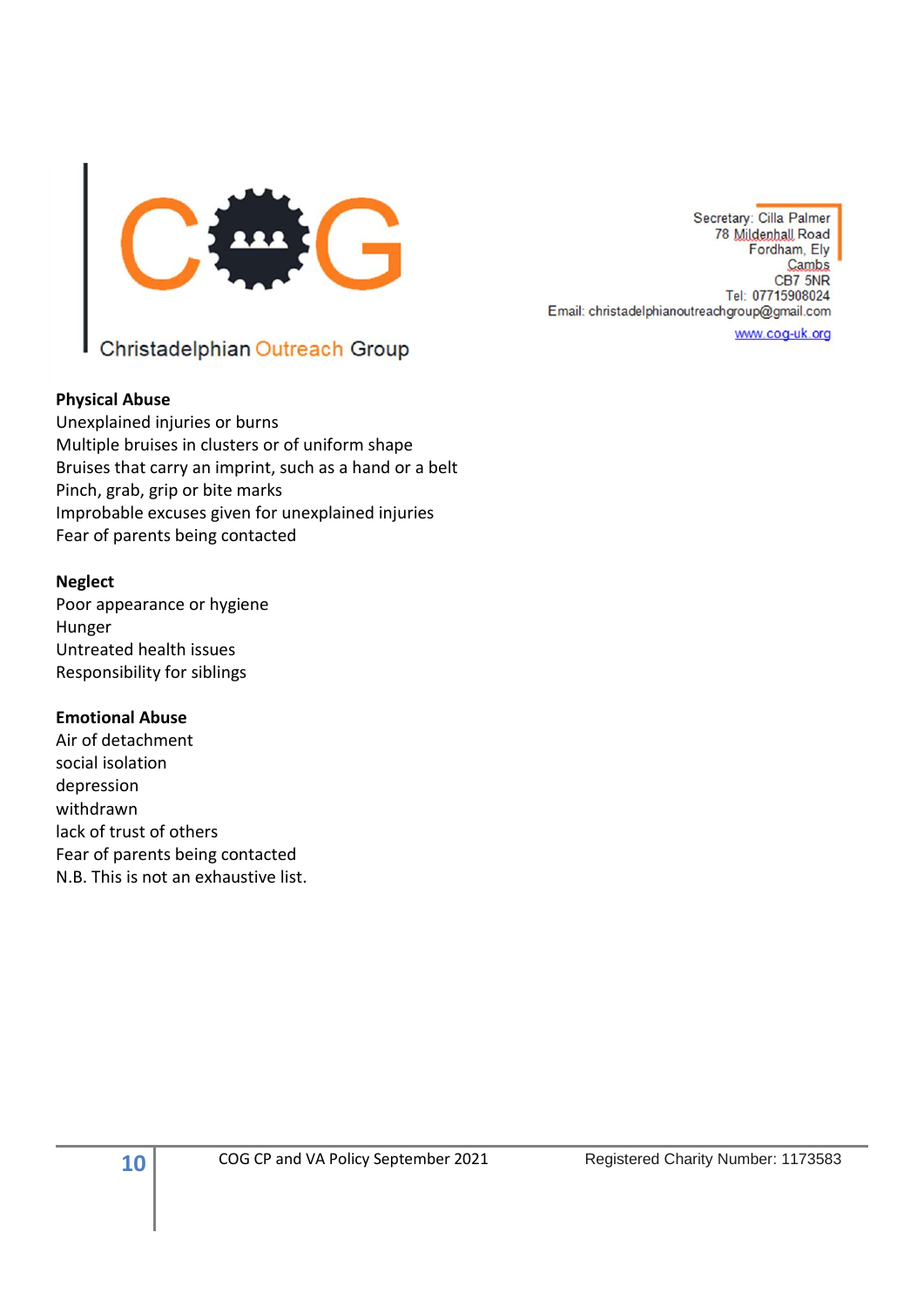

www.cog-uk.org

#### Christadelphian Outreach Group

# **Appendix 3 Incident report form**

All safeguarding concerns must be reported immediately to Carmel Page the Designated Safeguarding Lead. 0114 2341401 07530528665 [carmelpage@zoho.eu](mailto:carmelpage@zoho.eu) Or by yourself to the relevant local authority safeguarding team.

If someone is at immediate risk call 999

Date Time

Name of person whom there is concern about

Contact details of person there is concern about

Date of birth of person there is concern about if known

Details of incident or concern

Where possible report actual words used, where you were and who else was present. Attach extra sheets if necessary.

Your name

Your contact details

Sign **Date** 

Your role

THIS REPORT MUST BE TREATED IN THE STRICTEST CONFIDENCE

**11** COG CP and VA Policy September 2021 Registered Charity Number: 1173583